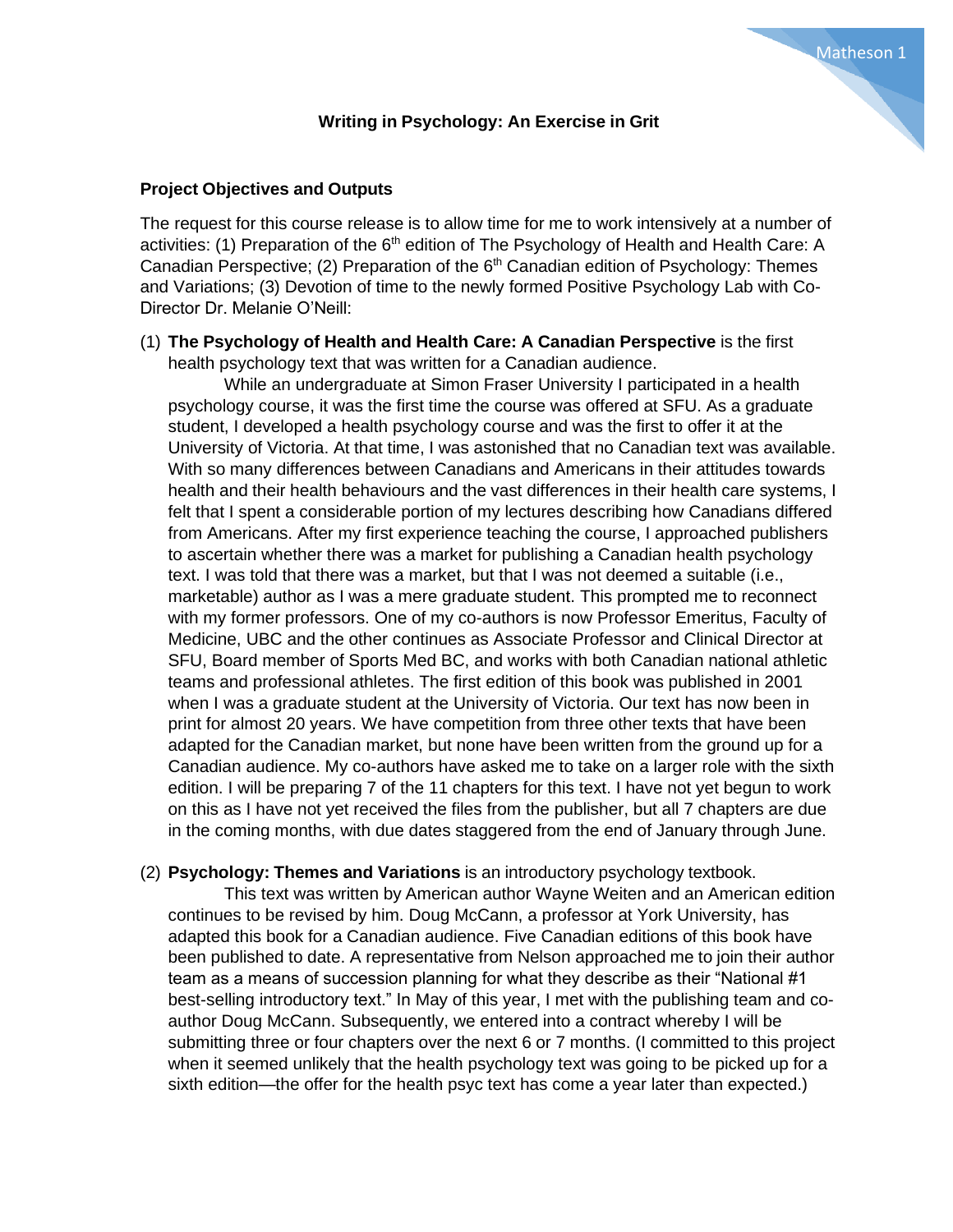# (3) **The Positive Psychology Lab**

Dr. Melanie O'Neill and I have discussed starting this lab for the last couple of years because of the keen interest expressed by our students. Melanie and I have had individual labs, hers the Fear and Anxiety Lab and mine the Behavioural Medicine Lab. We have provided students with research opportunities whereby they were involved from the inception of research to the presentation and publication of findings. Many of our students have gone on to successful careers in private practice and as academics. Beginning in January of 2019 we slowly began building the Positive Psychology Lab. Since early September the lab has met weekly with 8-10 students. We are at the beginning stages of a research project.

The proposed study is related to grit and resiliency. Grit is defined as "perseverance and passion for long-term goals" (Duckworth, Peterson, & Matthews, 2007, p. 1087). The literature indicates that grit is a greater predictor of academic success than is intelligence (Duckworth, 2016). Our group would like to explore additional correlates to this attribute. Based on our review of the literature, we have made some hypotheses related to humility, openness, honesty, work-engagement, burnout, spirituality, autonomy, social media usage, and social support including athletic team participation. Our group would like to measure the correlates of grit in the undergraduate population at VIU as well as in a community population to other attributes or characteristics. We hope to submit our application to the REB next month and then begin data collection in earnest in January. Our goal is to have results for the students to present at CREATE in April. Please note that this is not considered course work for the faculty members or the students. Currently, the students are doing this voluntarily to partake in an experiential activity that they believe will enhance their student experience (and make them greater competitors for admission to graduate school).

| .        |                                                                                                                                      |
|----------|--------------------------------------------------------------------------------------------------------------------------------------|
| January  | Positive Psyc Lab Recruitment of participants begins<br>Chapter due at end of month to Nelson i.e., Psychology Themes and Variations |
| February | Two chapters prepared for Pearson i.e., The Psychology of Health                                                                     |
| March    | Positive Psych Lab Data analyzed and results interpreted<br>One chapter prepared for Nelson<br>One chapter prepared for Pearson      |
| April    | Positive Psyc Lab Presentation completed<br>One chapter prepared for Nelson<br>One chapter prepared for Pearson                      |
| May      | One chapter prepared for Nelson<br>One chapter prepared for Pearson                                                                  |
| June     | Two chapters prepared for Pearson                                                                                                    |

# **Timeline**

# **Professional Benefits and Benefits to VIU**

The creation of the Time award is very timely for me! Indeed, this upcoming semester will be my busiest ever. The provision of a course release (or two) will help me fulfill my scholarly obligations and allow me to provide opportunities for student learning and experiential activities, chiming in tune with the objectives of the academic plan: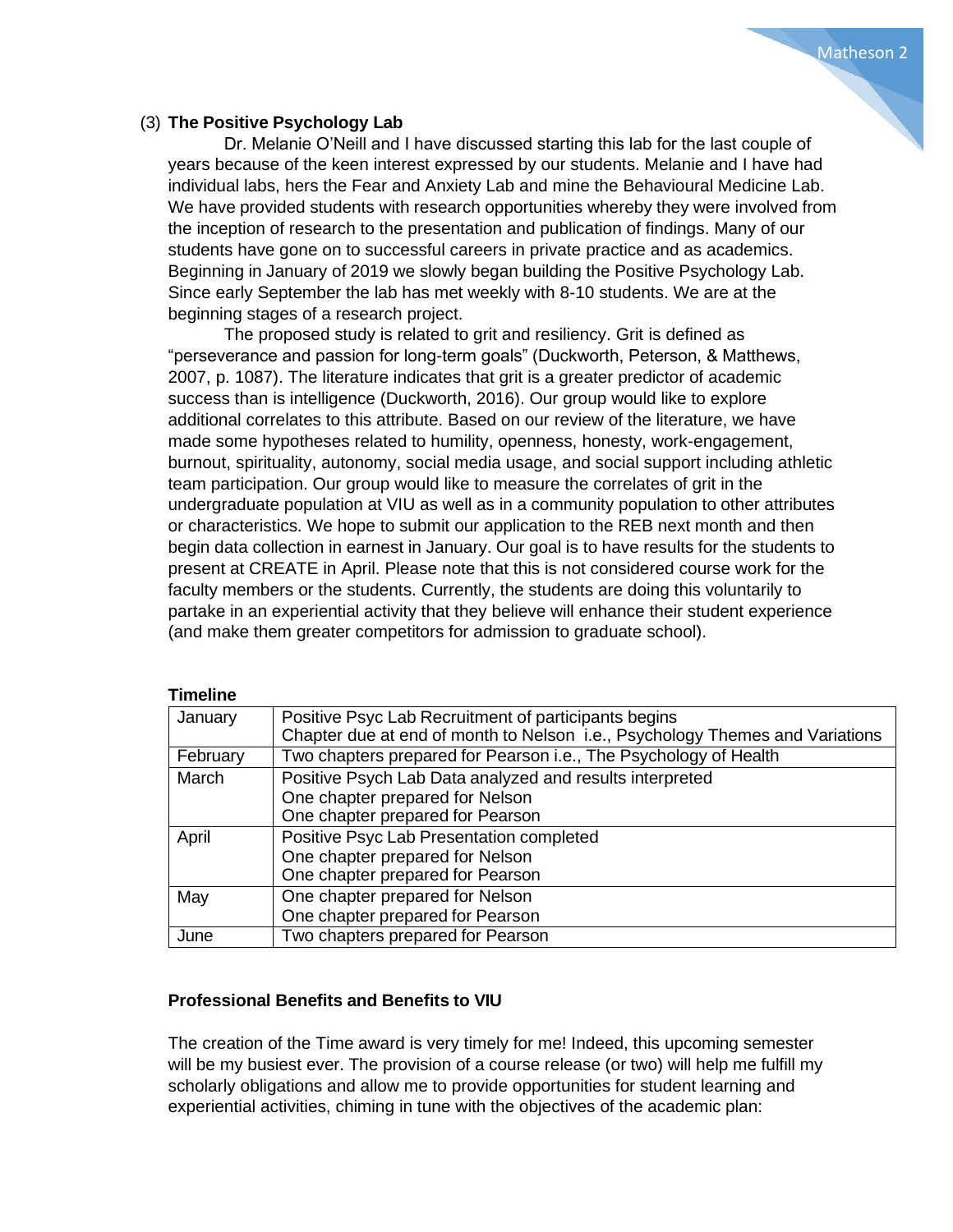(1) Specifically, I am obligated to both my co-authors and my publishers to complete my contributing chapters to these books. Although I find writing a text an extreme amount of work, engaging in this process keeps me abreast of research in my area(s) of expertise. Thankfully, I still find these topics fascinating and I am amazed by the new discoveries that I read about. As we know, synthesizing what one reads often increases our understanding of material and the likelihood that we will remember it. In fact, each of these projects benefits me greatly as any knowledge gained form the preparation of the texts informs my teaching.

Matheson 3

(2) Further, using a text created by a VIU faculty member enhances VIU's reputation among potential VIU students and among students and faculty members at institutions where the texts are adopted. Previous editions of the health psychology textbook have been adopted at institutions across Canada (including SFU, UBC, UVic, UWO, U of T, Queen's, Carleton, Trent, McGill and Acadia). The reach of the introductory psychology text is even greater.

(2) Participating in these writing projects helps me maintain ties with my co-authors at UBC and SFU. Additionally, I have made new contacts because of these collaborations and I anticipate meeting many more. These connections are beneficial to students. For example, we seem to have a large number of students who are interested in sport psychology and they are delighted to meet my legendary co-author at conferences, etc.

(3) I am obligated to my collaborator, Dr. Melanie O'Neill, and to our student participants and research assistants to continue down this path of research with the Positive Psychology Lab. We will have preliminary results for the Create conference in April, but I expect that we will be able to present our results at a national level and, possibly, publish them in an academic journal. These endeavours will further connect me to our institution and to the academic community more widely. Presentation and publication of student research will provide direct professional benefits to the student coauthors and will provide benefits to VIU by demonstrating that our students have mastered the scientific process of research from initiation to dissemination.

(4) In addition to my regular teaching load, I do provide much service to my Department and to the institution as a whole. I have taught on two campuses for the last decade. My workload at Cowichan continues to increase (I now teach 3 courses at Cowichan), but as I am the Chair of the Psychology Department I must also maintain a presence at the Nanaimo campus. Many, if not most days, I am at both campuses. Finally, I will add that I am the longest serving Chair in the Social Sciences. It seems to be a role that others do not want to take on--I have had 3 different faculty members offer to co-Chair with me if that will facilitate my continuation in the role. In general, I do like the position and I am happy to help out new Chairs whenever I am able. Indeed, we've had a new Dean join us from another institution relatively recently, a person I know very well. I believe she would tell you that I have also been an asset to her as she has made her transition to her administrative role at VIU.

Thank you for considering my application.

A man who dares to waste one hour of time has not discovered the value of life. ~Charles Darwin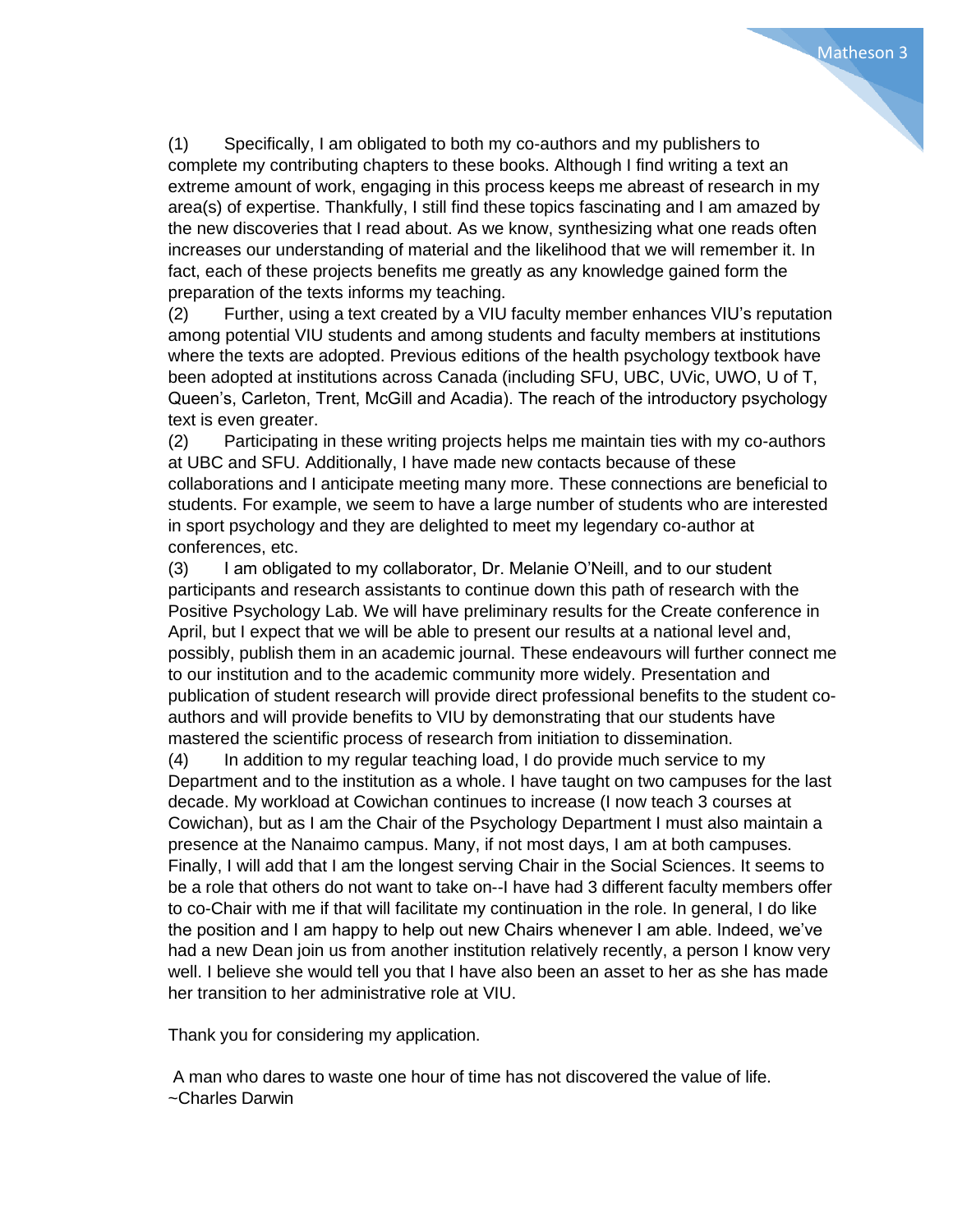#### References

Duckworth, A. L., Peterson, C., Matthews, m. D., & Kelly, D. R. (2007). Grit: perseverance and passion for long-term goals. *Journal of Personality and Social Psychology, 92*(6), 1087-1101.

Duckworth, A. L. (2016). *Grit: The power of passion and perseverance*. New York: Scribner.

#### **PUBLICATIONS**

#### *BOOKS and BOOK CHAPTERS*

Matheson, D. H., Poole, G. D. & Cox, D. (in preparation). The psychology of health and health care: A Canadian perspective (6th ed.). Toronto: Pearson.

McCann, D, Weiten, W., & **Matheson, D. H**. (in preparation). *Psychology: Themes and variations (6th Cdn ed.).* Toronto: Nelson

Poole, G. D., **Matheson, D. H.,** & Cox, D. (2016). *The psychology of health and health care: A Canadian perspective (5th ed.).* Toronto: Pearson.

Poole, G. D., **Matheson, D. H**., & Cox, D. (2012). *The psychology of health and health care: A Canadian perspective (4th ed.)*. Toronto: Pearson.

**Matheson, D. H.** (2012). *Instructor's manual to accompany Gazzaniga, Heatherton, Halpern & Heine's Psychological Science (3rd Canadian ed.).* New York: Norton.

Poole, G. D., **Matheson, D. H**., & Cox, D. (2008). *The psychology of health and health care: A Canadian perspective (3rd ed.)*. Toronto: Prentice Hall.

Poole, G. D., **Matheson, D. H**., & Cox, D. (2005). *The psychology of health and health care: A Canadian perspective (2nd ed.)*. Toronto: Pearson Prentice Hall.

**Matheson, D. H**., Nairne, J. S., Smith, M. S., & Lindsay, D. S. (2001). Stress and health. In J. S. Nairne, M. S. Smith, & D. S. Lindsay. *The adaptive mind* (pp. 638-673). Scarborough, Ontario: Nelson.

Poole, G. D., **Matheson, D. H**., & Cox, D. (2001). *The psychology of health and health care: A Canadian perspective.* Toronto: Prentice Hall.

### *ARTICLES IN REFEREED JOURNALS \*indicates student author*

\*Lewis, C., **Matheson, D. H.** & Brimacombe, C. A. E. (2011). Factors influencing patient self-disclosure to physicians in birth control clinics: An application of the Communication Privacy Management Theory. *Health Communication, 26*(6), 502-511.

Rhodes, R.E**.**, de Bruijn, G.J., & **Matheson, D.H**. (2010). Habit in the physical activity domain: Integration with intention temporal stability and action control. *Journal of Sport and Exercise Psychology, 32(1) 84-98.*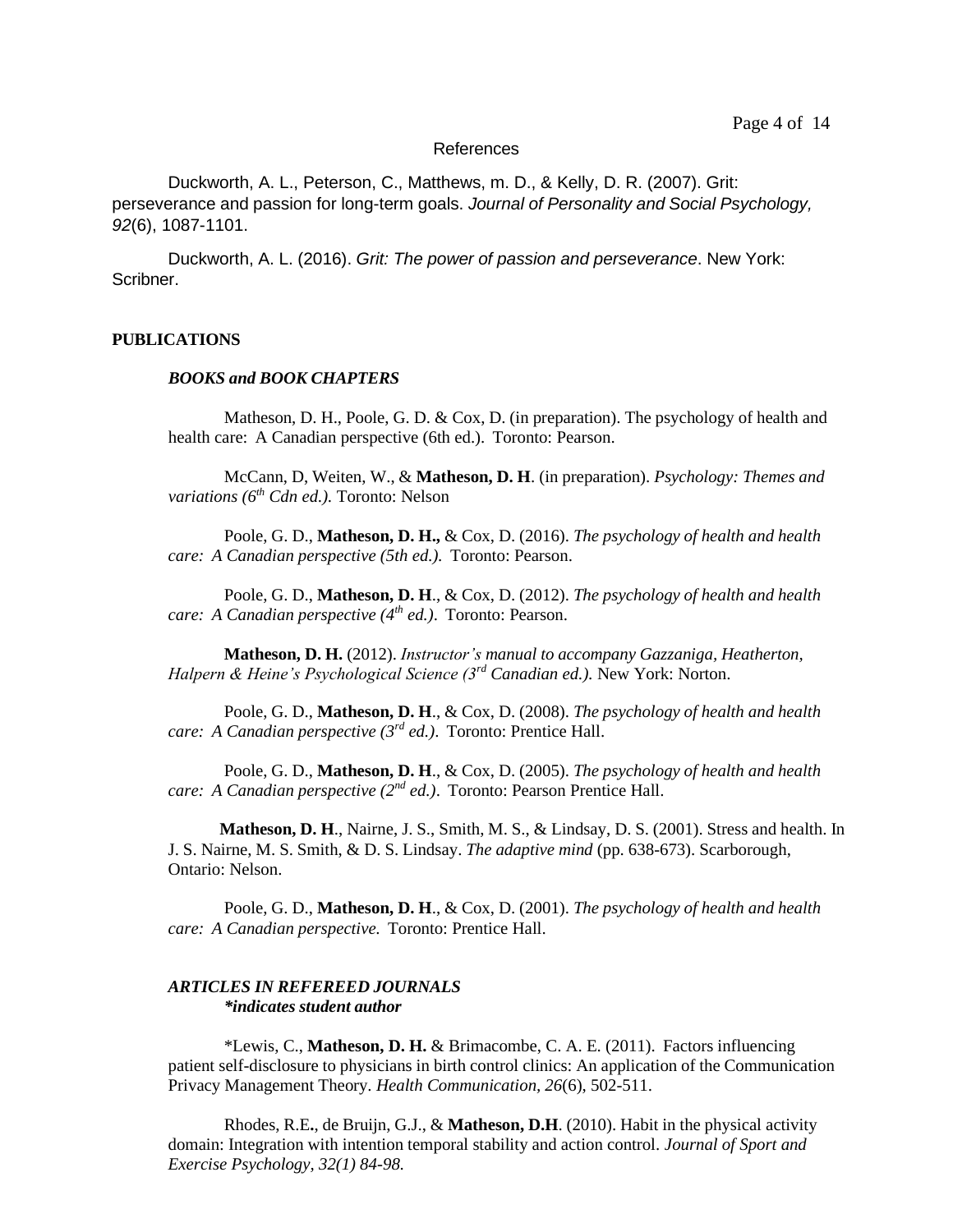Rhodes, R.E**.**, **Matheson, D.H.,** & \*Mark, R. (2010). Evaluation of social cognitive scaling response options in the physical activity domain. *Measurement in Physical Education and Exercise Science, 14, 137-150.*

\*Egeli, N. A., Crooks, V. A., **Matheson, D.,** & Marchant, E. (2008). Patients views: Improving care for patients with fibromyalgia. *Journal of Nursing and Healthcare of Chronic Illness, 17,* 361-368.

Rhodes, R.E**.**, **Matheson, D.H**., Blanchard, C.M. & \*Blacklock, R.E. (2008). Evaluating time frame expectancies in physical activity social cognition: Are short- and long-term motives different? *Behavioral Medicine, 34*, 85-93.

Rhodes, R.E., Blanchard, C.M. & **Matheson, D.H**. (2007). Motivational antecedent beliefs of endurance, strength, and flexibility activities. *Psychology, Health and Medicine, 12,*  148-162.

Rhodes, R.E**.**, Blanchard, C.M. & **Matheson, D.H**. (2006). A multi-component model of the theory of planned behaviour. *British Journal of Health Psychology, 11,* 119-137.

Rhodes, R.E., Blanchard, C. M., **Matheson, D.H**., & \*Coble, J. (2006). Disentangling motivation, intention, and planning in the physical activity domain. *Psychology of Sport and Exercise, 7*, 15-27.

Rhodes, R.E**.**, **Matheson, D.H**., & Blanchard, C.M. (2006). Beyond scale correspondence:

A comparison of continuous open scaling and fixed graded scaling when using social cognitive constructs in the exercise domain. *Measurement in Physical Education and Exercise Science*, *10*, 13-39.

Rhodes, R. E., & **Matheson, D. H**. (2005). Discrepancies in exercise intention and expectation: Theoretical and applied issues. *Psychology and Health, 20*, 63-78.

**Matheson, D. H.,** Collins, C. L., & Kuehne, V. S. (2000). Older adults' multiple stereotypes of young adults. *International Journal of Aging and Human Development, 51,* 245-257.

**Matheson, D. H**. (1997). The painful truth: Facial expressions of pain in the elderly. *Journal of Nonverbal Behavior, 21,* 223-238.

Bavelas, J. B., Hutchinson, S., Kenwood, C., & **Matheson, D. H**. (1997). Using face-toface dialogue as a standard for other communication systems. *Canadian Journal of Communication, 22,* 5-24.

#### *INVITED ARTICLES*

**Matheson, D. H.,** Collins, C. L., & Kuehne, V. S. (1997). Older adults' multiple stereotypes of young adults*. Centre on Aging Bulletin, University of Victoria, 5*(1), 11.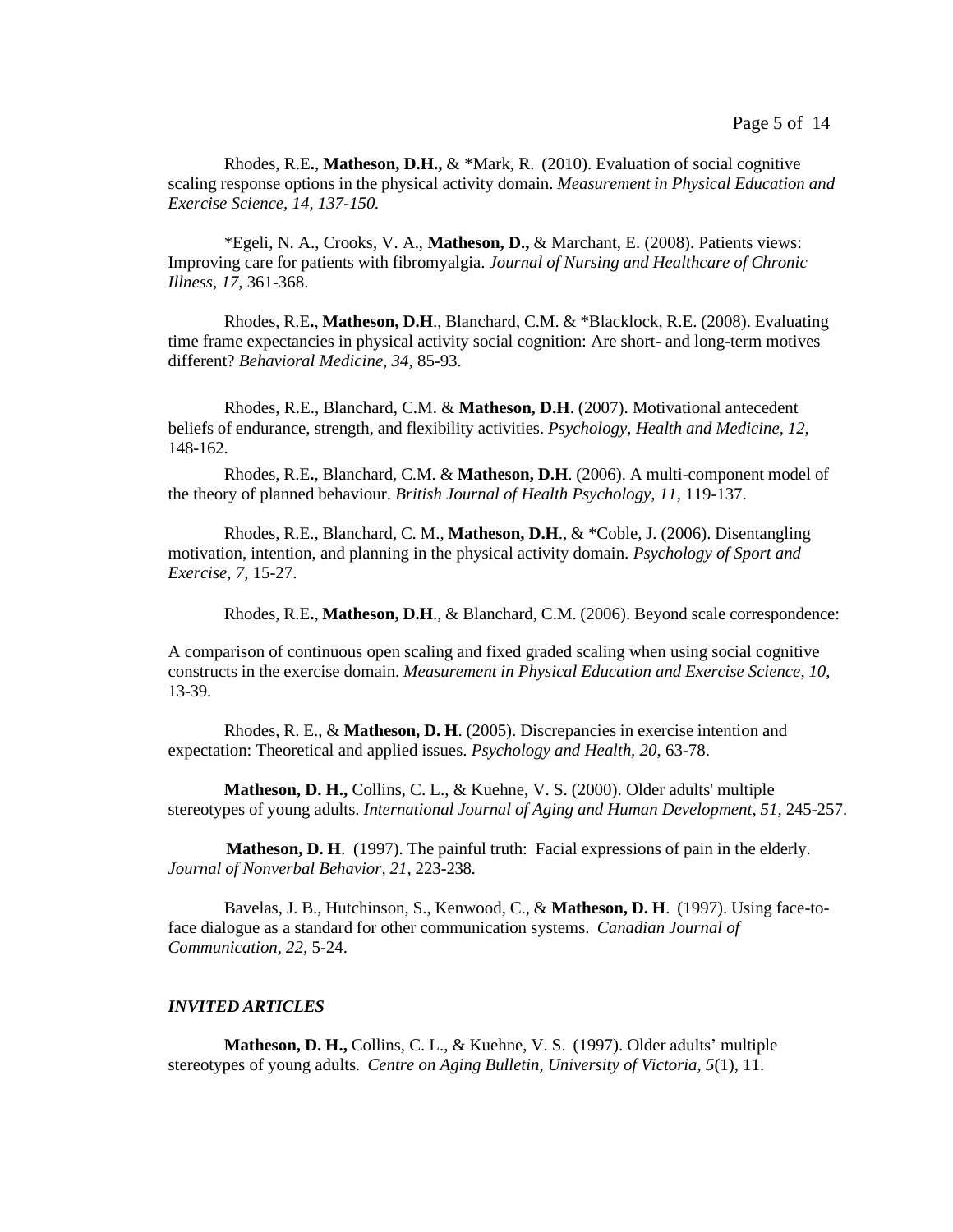#### *UNPUBLISHED MANUSCRIPTS*

\*Booi, L., **Matheson, D. H. &** MacCourt, P. (2009). Comparison of quality of life of older adults living in a licensed dementia housing facility to community dwelling older adults with dementia.

**Matheson, D. H.,** \*Price, H., & Brimacombe, C. A. E. (2005). Collaborating couples: Are there communicative benefits to long-term relationships?

Kuehne, V. S., Chappell, N. L, **Matheson, D. H**., & Hunter, T. (2001). Congruence in the mother-daughter caregiving relationship.

Kuehne, V. K., **Matheson, D. H**., & Hunter, T. (2001). Conflict in the mother-daughter caregiving relationship.

#### **CONFERENCE PRESENTATIONS**

**Matheson, D. H., \***Carey, J. A. P., \*Cessford, P. L., \*Hunter, S. G., & \*Tardiff, S. L. (March, 2016). Identifying perceptions about physical Activity: An exploration of salient behavioral, normative and control beliefs. Poster presented at the 37th annual meeting of the Society of Behavioral Medicine, Washington, DC.

**Matheson, D. H**., \*Cessford, P. L., \*Hunter, S. G., \*Tardiff, S. L., & \*Renner, C. W. (June, 2014). Identifying triathletes' perceptions about physical activity. Poster presented at the 75th annual meeting of the Canadian Psychological Association, Vancouver, BC, Canada.

**Matheson, D. H.,** \*Cessford, P. L., \*Hunter, S. G., \*Tardiff, S. L., & \*Renner, C. W. (June, 2014). Identifying triathletes' perceptions about physical activity. Poster and paper presented at the Celebration of Research and Knowledge Transfer Event (CREATE), Vancouver Island University, Nanaimo, BC, Canada.

Rhodes, R.E**.**, **Matheson, D.H.,** \*Mark, R., & \*Yim, M. (May, 2010). Evaluation of social cognitive scaling response options in the physical activity domain. Presented at the annual meeting of the Western Psychological Association, Cancun, Mexico.

Rhodes, R.E.**,** de Bruijn, G.J. & **Matheson, D.H**. (April, 2010) Characterizing habit in the physical activity domain: Integration with intention temporal stability and action control. Poster presented at the Annual Meeting of the Society of Behavioral Medicine, Seattle, WA.

\*Booi, L. **Matheson, D.** & MacCourt, P. (May, 2009). Comparison of quality of life of older adults living in a licensed dementia housing facility to community dwelling older adults with dementia. Presented at the  $12<sup>th</sup>$  annual meeting of the BC Psychogeriatric Association. Richmond, BC.

Rhodes, R. E. & **Matheson, D. H.** (March, 2008). Does personality moderate the effect of implementation intentions on physical activity? Presented at the Society of Behavioral Medicine Annual Meeting. San Diego, CA.

\*Egeli, N. A., **Matheson, D. H.,** & Marchant, E. (May, 2007). General practice: Promoting the overall health of women with fibromyalgia. Presented at the annual meeting of the Canadian Pain Society. Ottawa, ON.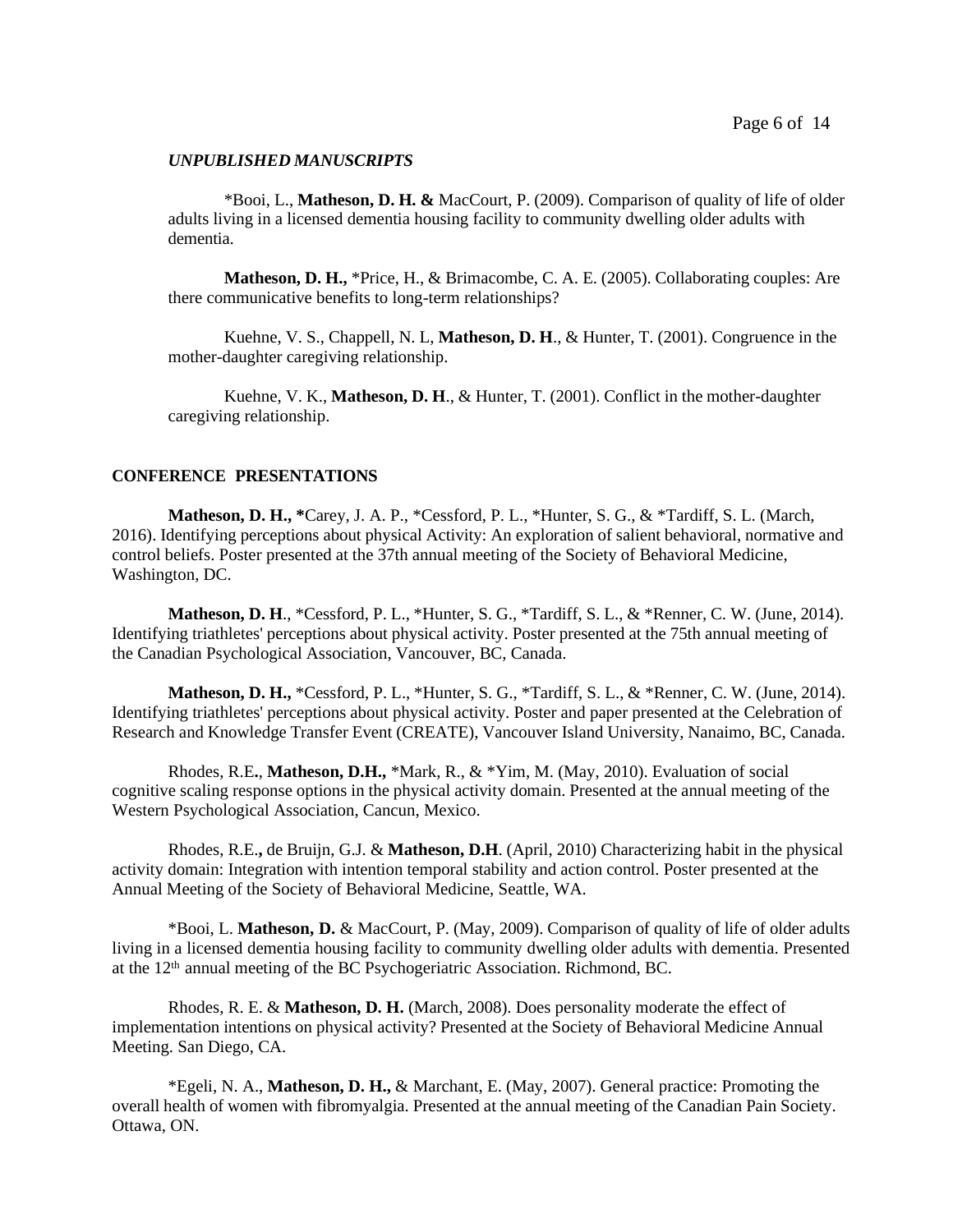**\***Egeli, N. A., **Matheson, D. H**., & Marchant, E. (April, 2006). Patient perspectives: Improving care for patients with fibromyalgia. Presented at the annual meeting of the American Pain Society. San Antonio, TX, USA.

\*Egeli, N. A., **Matheson, D. H.,** & Marchant, E. (April, 2006). Physician communication strategies and patient management of fibromyalgia. Presented at the annual meeting of the American Pain Society. San Antonio, TX, USA.

\*Egeli, N. A., **Matheson, D. H**., & Marchant, E. (November, 2004). The role of the physicianpatient relationship in treating fibromyalgia. Presented at the National Institute of Arthritis and Musculoskeletal and Skin Disease Fibromyalgia Workshop: The Next Advances. Washington, DC, USA.

\*Egeli, N. A., Cooper, R., **Matheson, D. H**., & Marchant, E. (November, 2004). What beliefs predict patient satisfaction with their physicians: Qualitative development of a quantitative survey. Presented at the National Institute of Arthritis and Musculoskeletal and Skin Disease Fibromyalgia Workshop: The Next Advances. Washington, DC, USA.

Rhodes, R. E., & **Matheson, D. H**. (August 2004). Motivational antecedent beliefs of endurance, strength, and flexibility activities in a college student sample. Presented at the 8<sup>th</sup> International Congress of Behavioral Medicine, Mainz, Germany.

Rhodes, R. E., **Matheson, D. H.,** & Blanchard, C. M. (August 2004).Testing continuous and open scaling for theory of planned behavior measurement in the exercise domain. Presented at the 8<sup>th</sup> International Congress of Behavioral Medicine, Mainz, Germany.

Rhodes, R. E., Blanchard, C. M., & **Matheson, D. H.** (August 2004). A multi-component model of theory of planned behavior structure for predicting exercise behavior. Presented at the 8<sup>th</sup> International Congress of Behavioral Medicine, Mainz, Germany.

\*Lewis, C., Brimacombe, C. A. E., & **Matheson, D. H**. (July 2004). Patient honesty in birth control clinics: The truth about lies. Presented at the annual meeting of the American Psychological Association, Honolulu, HI.

Rhodes, R. E., & **Matheson, D. H.** (June 2004). Moderators of the exercise intention and expectation relationship. Presented at the annual meeting of the North American Society of Psychology of Sport and Physical Activity, Vancouver, BC.

**Matheson, D. H., \*Price, H. L., & Brimacombe, C. A. E. (2002, August). Collaborating couples:** The communication benefits of shared common ground. Poster presented at the  $17<sup>th</sup>$  biennial meeting of the International Society for the Study of Behavioral Development. Ottawa, ON, Canada.

\*Price, H. L., **Matheson, D. H**., & Brimacombe, C. A. E. (2002, June) Shared common ground. Poster presented at the annual meeting of the Canadian Psychological Association. Vancouver, BC, Canada

**Matheson, D. H.** (2001, June). Age-related stereotypes held by young, middle-aged, and older adults. Paper presented at the fifth international conference on Communication, Aging and Health. Vancouver, BC, Canada.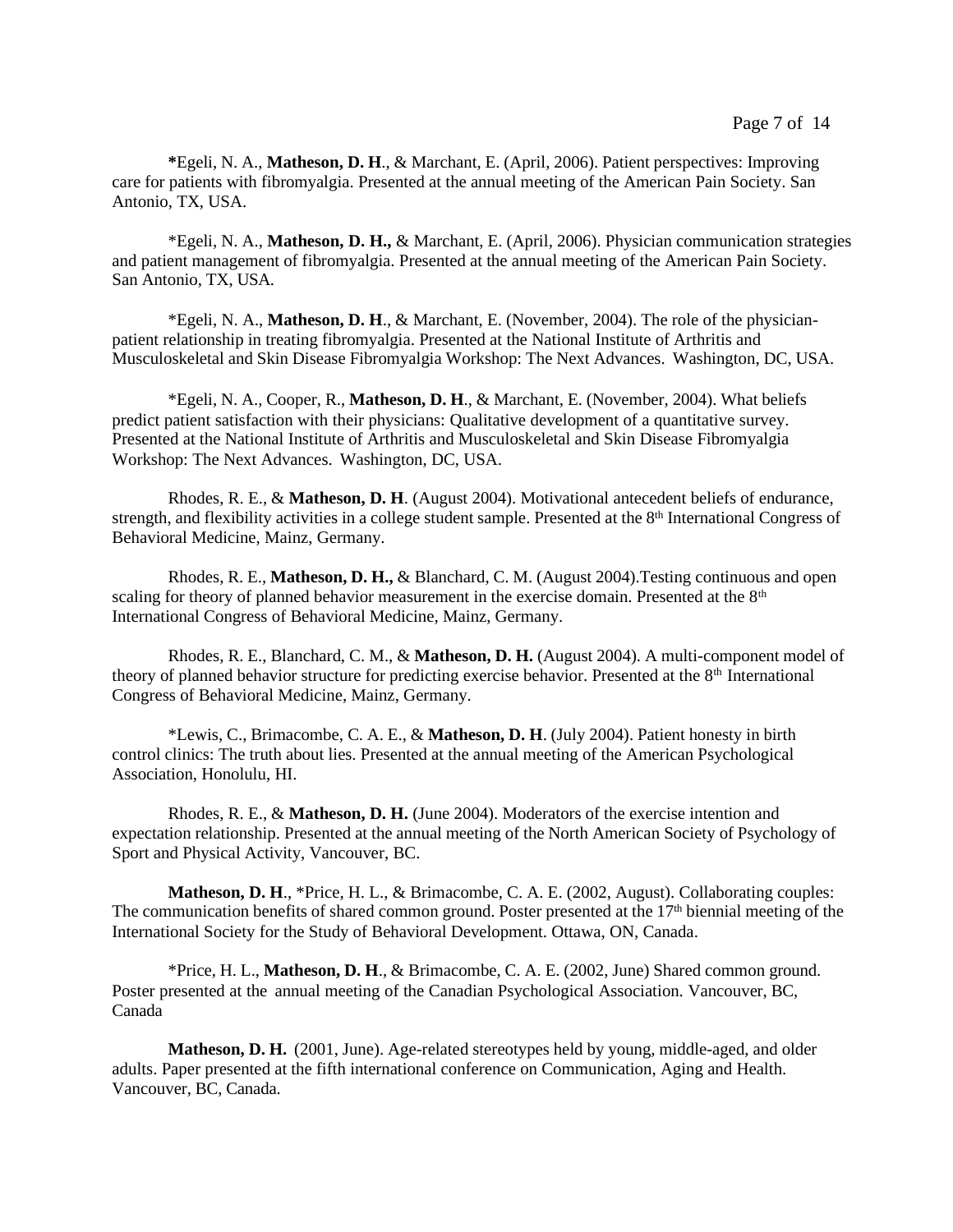Kuehne, V. S., Chappell, N. L., **Matheson, D. H.,** & Hunter, T. (2001, June). Congruence in the mother-daughter caregiving relationship. Paper presented at the World Congress in Gerontology. Vancouver, British Columbia, Canada.

**Matheson, D. H.,** Collins, C. L., & Kuehne, V. S. (2000, October). Older adults' multiple stereotypes of younger adults. Paper presented at the 1st annual Research Forum on Aging, Victoria, British Columbia, Canada.

Bavelas, J. B., Hutchinson, S., Kenwood, C., & **Matheson, D. H**. (1997, May). Using face-to-face dialogue as a standard for other communication systems. In C. D. LeBaron (Chair), *Comparing face-toface and electronic communication*. Symposium conducted at the annual scientific meeting of the International Communication Association, Montreal, Quebec, Canada.

**Matheson, D. H**., & Poole, G.D. (1996, August). *The effects of familiarity and baserate information on the assessment of facial expressions of pain*. Paper presented at the XXVI International Congress of Psychology, Montreal, Quebec, Canada.

Bavelas, J. B., Hutchinson, S., Kenwood, C., & **Matheson, D. H**. (1996, June). Can we learn to communicate better? In E. L. Donaldson (Chair), *Applications of theory to practice: An interdisciplinary dialogue about interpersonal communication.* Symposium conducted at the annual scientific meeting of the Learned Societies Congress, St. Catharines, Ontario, Canada.

**Matheson, D. H.** (1995, November). *The painful truth: Facial expressions of pain in the elderly*. Poster session presented at the 48th annual scientific meeting of the Gerontological Society of America, Los Angeles, California, USA.

**Matheson, D. H.,** Collins, C. L., Kuehne, V. S. (1995, October). *Older adults' multiple stereotypes of younger adults.* Poster session presented at the 24th annual Scientific Meeting of the Canadian Association on Gerontology, Vancouver, British Columbia, Canada.

**Matheson, D. H**. (1994, May). *Accuracy in decoding facial expressions of pain in the elderly.* Paper presented at the Second International Conference on Communication, Aging, and Health, Hamilton, Ontario, Canada.

Collins, C. L., Stoering, J. M., & **Matheson, D. H.** (1994, May). *Correlates of ease and deference in mixed-aged discussions.* Paper presented at the Second International Conference on Communication, Aging, and Health, Hamilton, Ontario, Canada.

Dixon, R. A., **Matheson, D. H**., & Meers, D. E. (1993, November). Are there cognitive benefits to long-term marriage? In L. L. Carstensen and J. M. Gottman (Chairs), *The benefits of long-term marriage: Cognitive, affective, & physiological parameters*. Symposium conducted at the 46th annual scientific meeting of the Gerontological Society of America, New Orleans, Louisiana, USA.